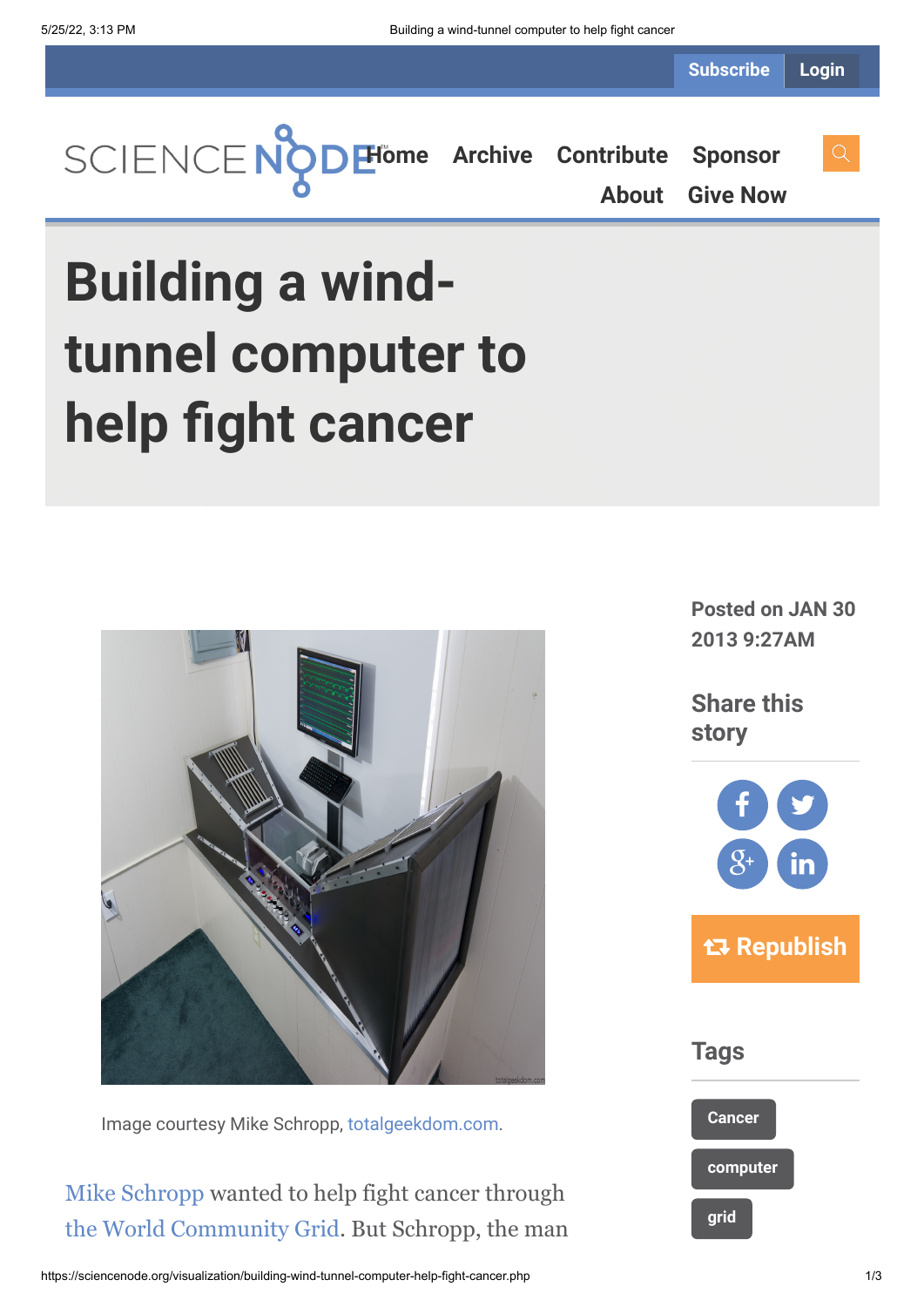behind the [Total Geekdom website,](http://www.totalgeekdom.com/) isn't known for doing things by half measures. He decided to 'soup up' his computer, in order to contribute as much [processing time as possible to the 'Help Conquer](http://www.worldcommunitygrid.org/research/hcc1/overview.do) Cancer' project, which aims to improve the results of [protein X-ray crystallography,](http://en.wikipedia.org/wiki/X-ray_crystallography) a technique that helps researchers to further their understanding of cancer initiation, progression and treatment.

After building his 'supercomputer', using some pretty nifty hardware, Schropp decided to overclock the processors (both CPUs and GPUs) using a variety of cunning tricks, so as to ensure he could squeeze every last drop out of his lean, mean, cancer-fighting machine.

Of course, doing this meant he had some major cooling issues on his hands. After briefly considering the idea of water-cooling, Schropp decided that building a wind tunnel would clearly be the best option. Being thinner at its center, the tunnel helps to increase airspeed, thus aiding the cooling process.

Thanks to this ingenious cooling solution, Schropp's 'supercomputer', which draws around 400 watts power, was able to contribute approximately 2 years' worth of processing time during just its first month of operation!

*[You can read more about the project on the Total](http://www.totalgeekdom.com/) Geekdom website.*

*- Andrew Purcell*

## **[wind tunnel](https://sciencenode.org/tag/?tag=wind%20tunnel)**